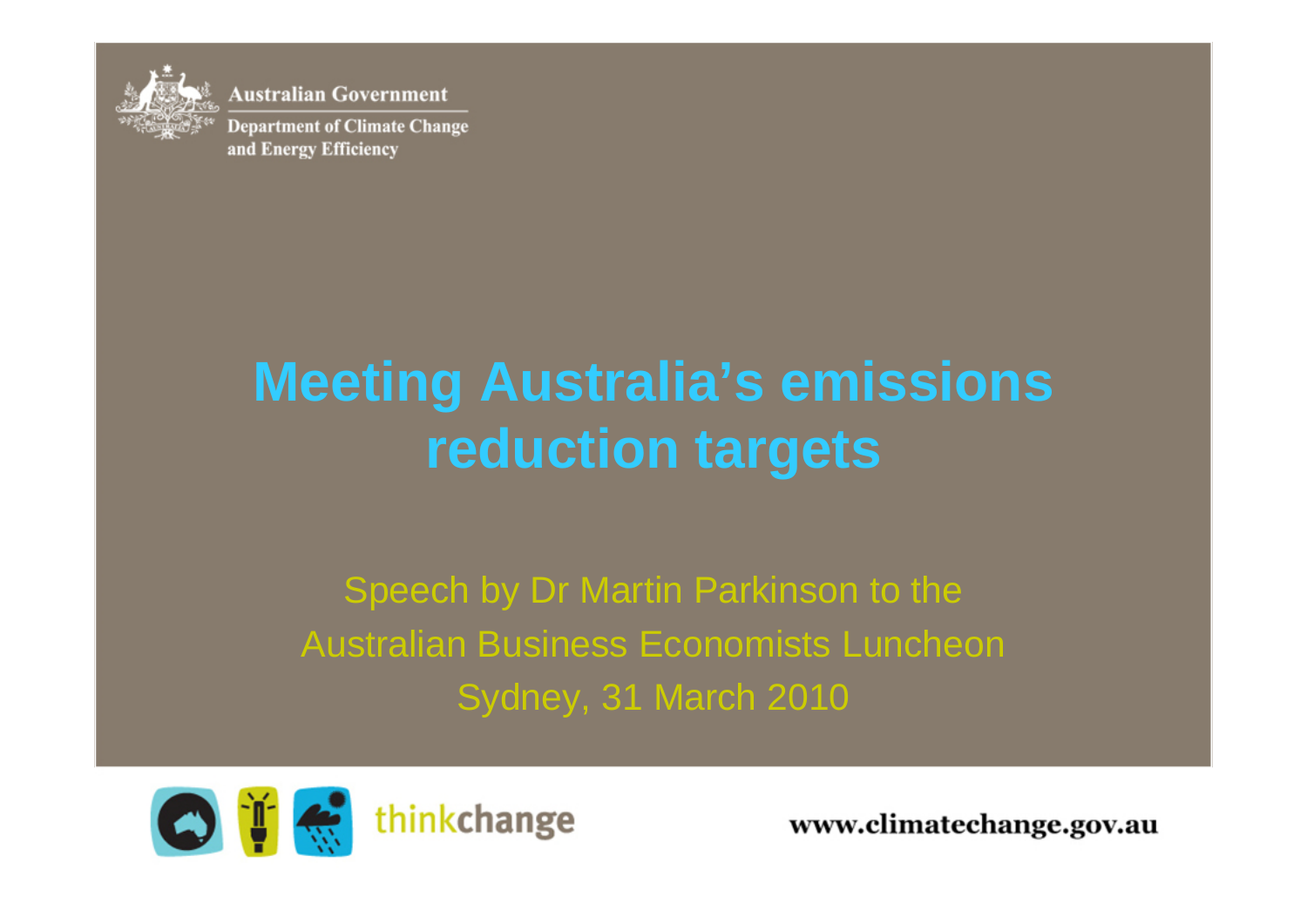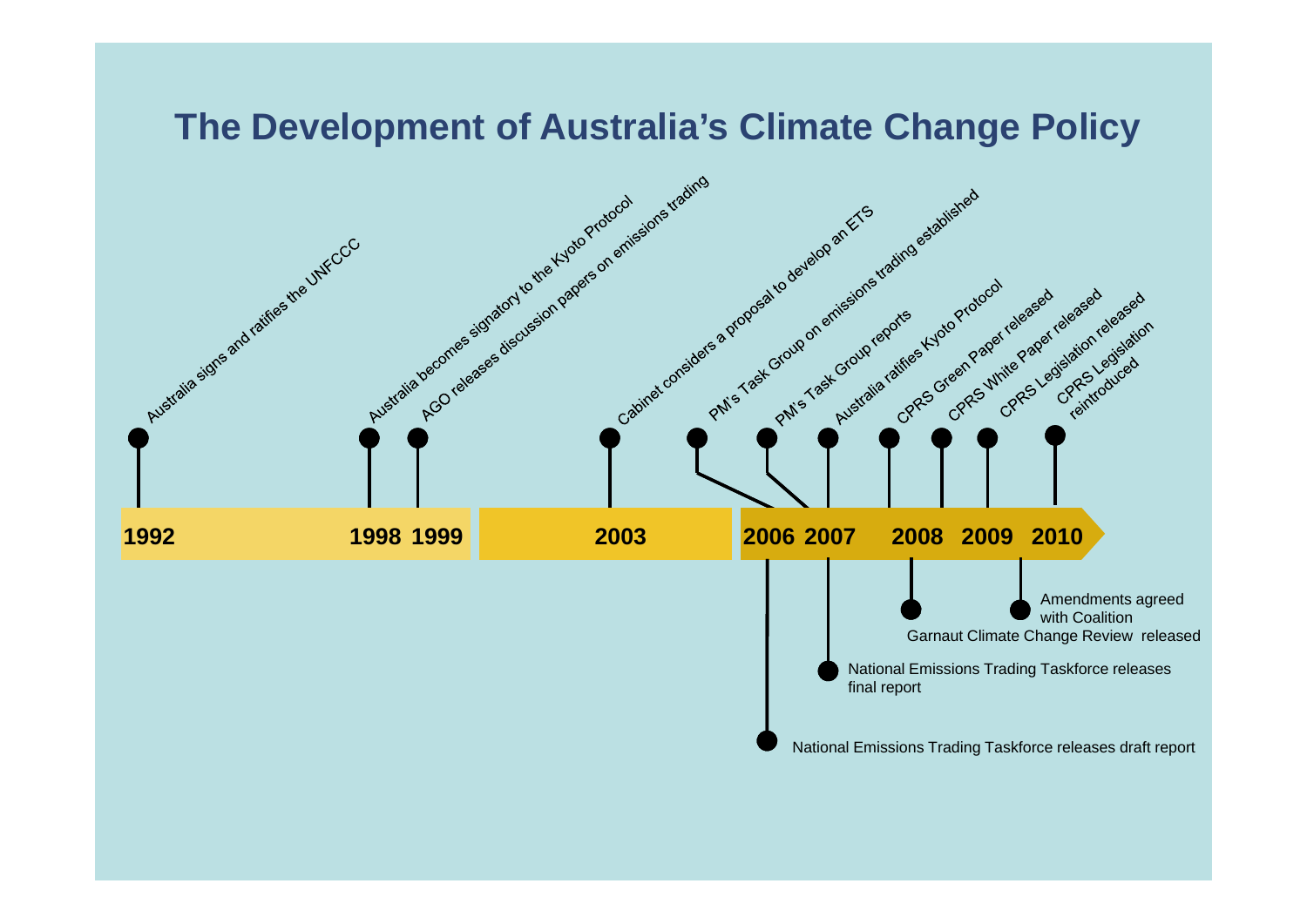#### **Sectoral contributions to emissions growth 1990 – 2010**



Source: Data from Department of Climate Change, 2010, *Australia's Fifth National Communication on Climate Change (NC5)*

**3**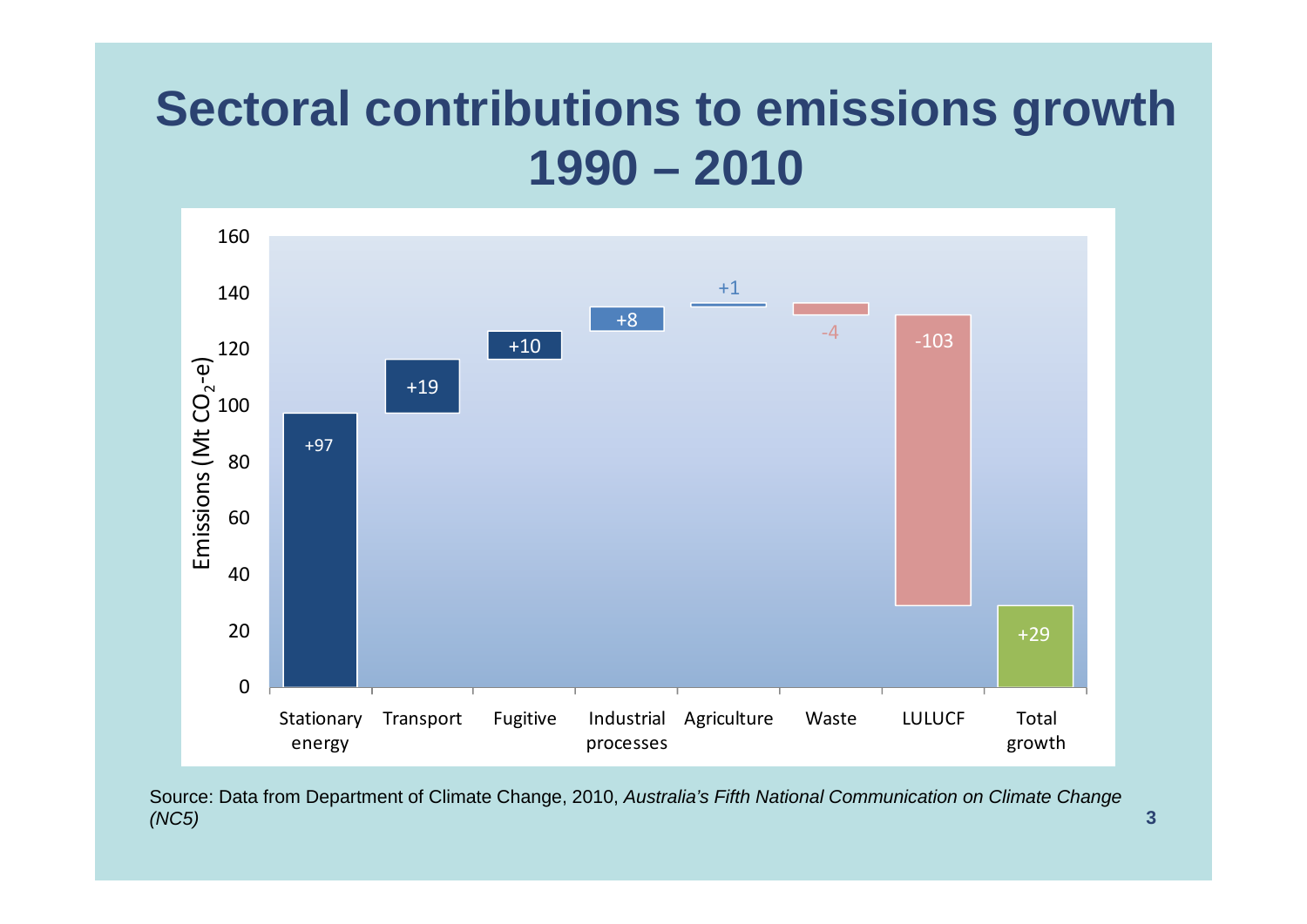#### **Australia's abatement challenge illustrated**



Source: Department of Climate Change 2010, *Australia's Fifth National Communication on Climate Change (NC5)*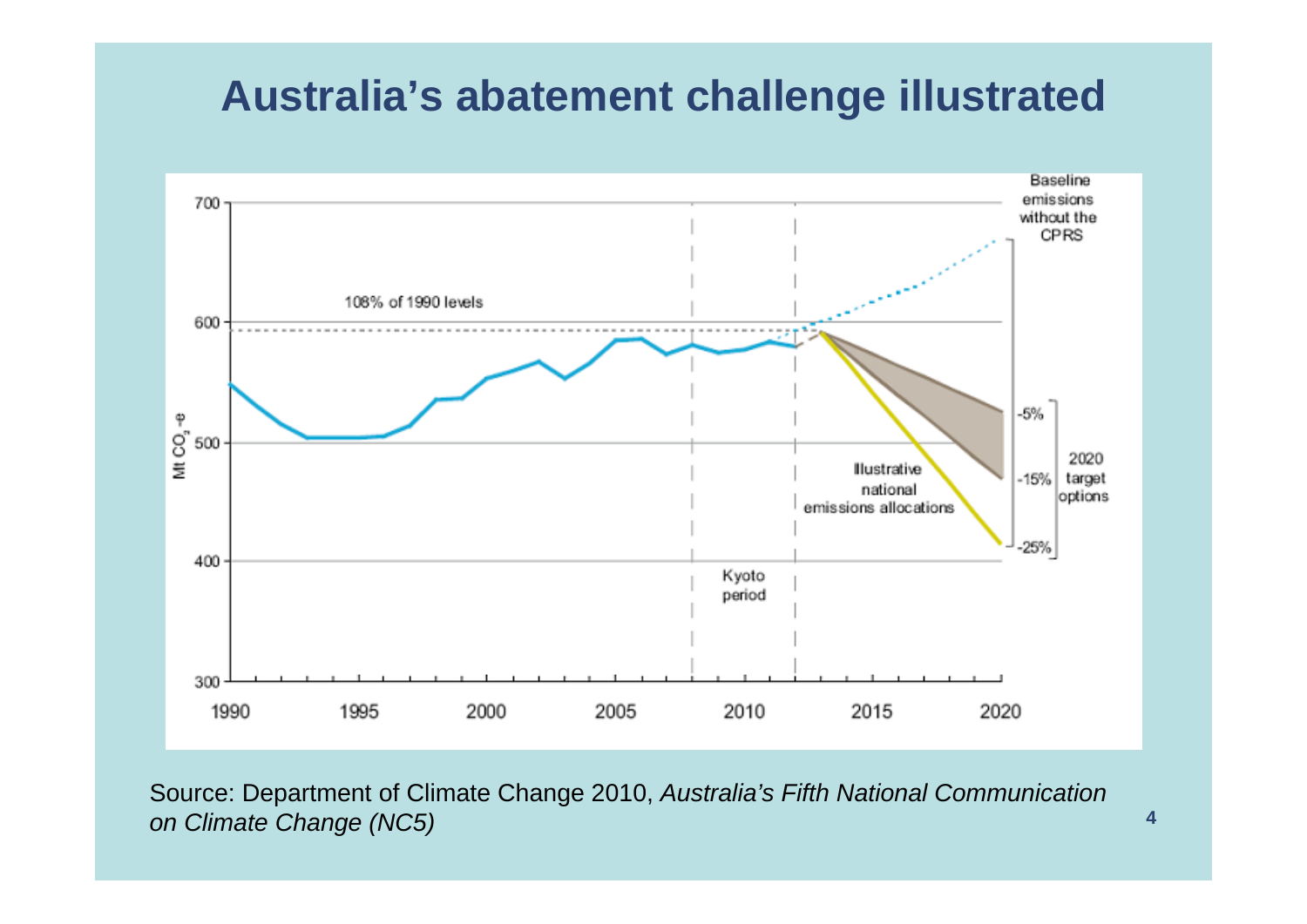#### **Australia's abatement challenge enumerated**

| 2020 target  | <b>Abatement</b><br>task in 2020<br>relative to<br>baseline<br>(Mt $CO2 - e$ ) | <b>Change in 2020</b>      |                             |                                                       |
|--------------|--------------------------------------------------------------------------------|----------------------------|-----------------------------|-------------------------------------------------------|
|              |                                                                                | relative to 2000<br>levels | relative to the<br>baseline | per capita<br>emissions<br>relative to 2000<br>levels |
| $-5%$ target | 144                                                                            | $-5\%$                     | $-22%$                      | $-28%$                                                |
| -15% target  | 199                                                                            | $-15%$                     | $-30%$                      | $-36%$                                                |
| -25% target  | 255                                                                            | $-25%$                     | $-38%$                      | $-43%$                                                |

Source: Department of Climate Change 2010, *Australia's Fifth National Communication on Climate Change (NC5)* and DCC estimates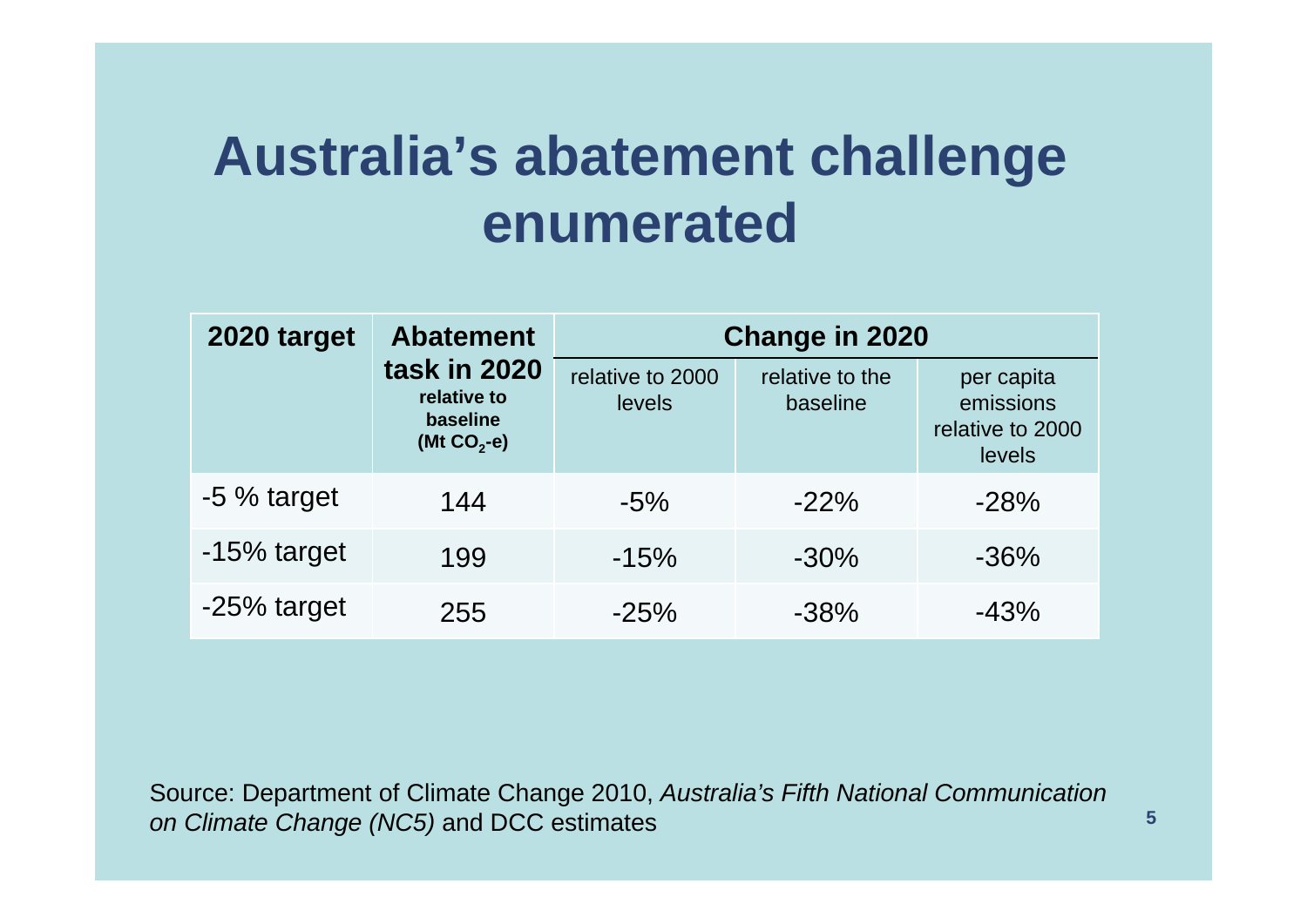

**Australian Government Department of Climate Change** and Energy Efficiency





www.climatechange.gov.au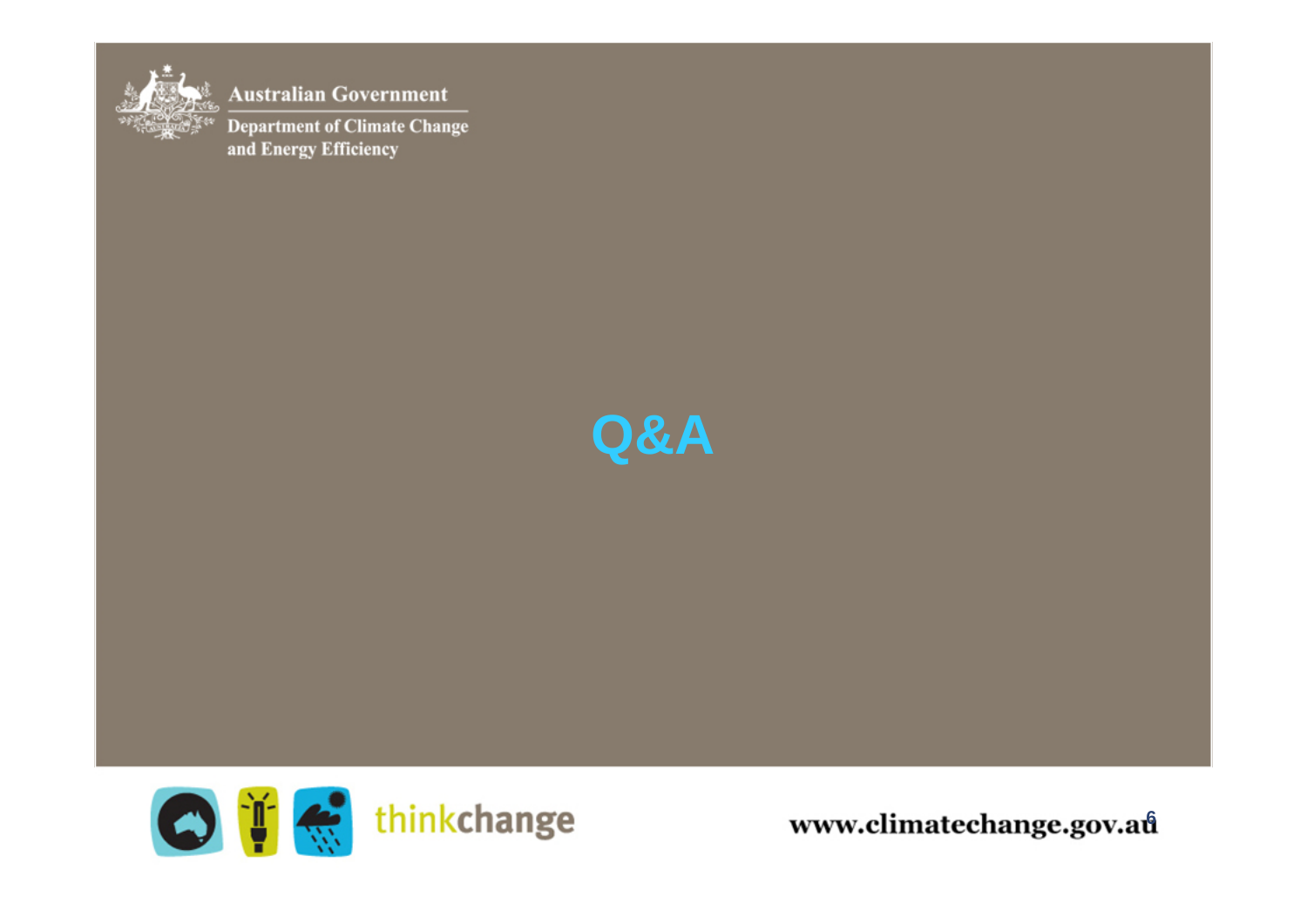## **Enhanced Opportunities for Emissions Reductions**

# **Kyoto Protocol Copenhagen Accord** 28%■ aggregate emissions - countries with Kyoto Protocol targets (as a percentage of global emissions)

Source: Climate Analysis Indicators Tool (CAIT) Version 6.0. (Washington, DC: World Resources Institute, 2009). Total GHG emissions in 2005 (excludes land use change).



■ aggregate emissions - countries with targets and actions in the Copenhagen Accord (as <sup>a</sup> percentage of global emissions)